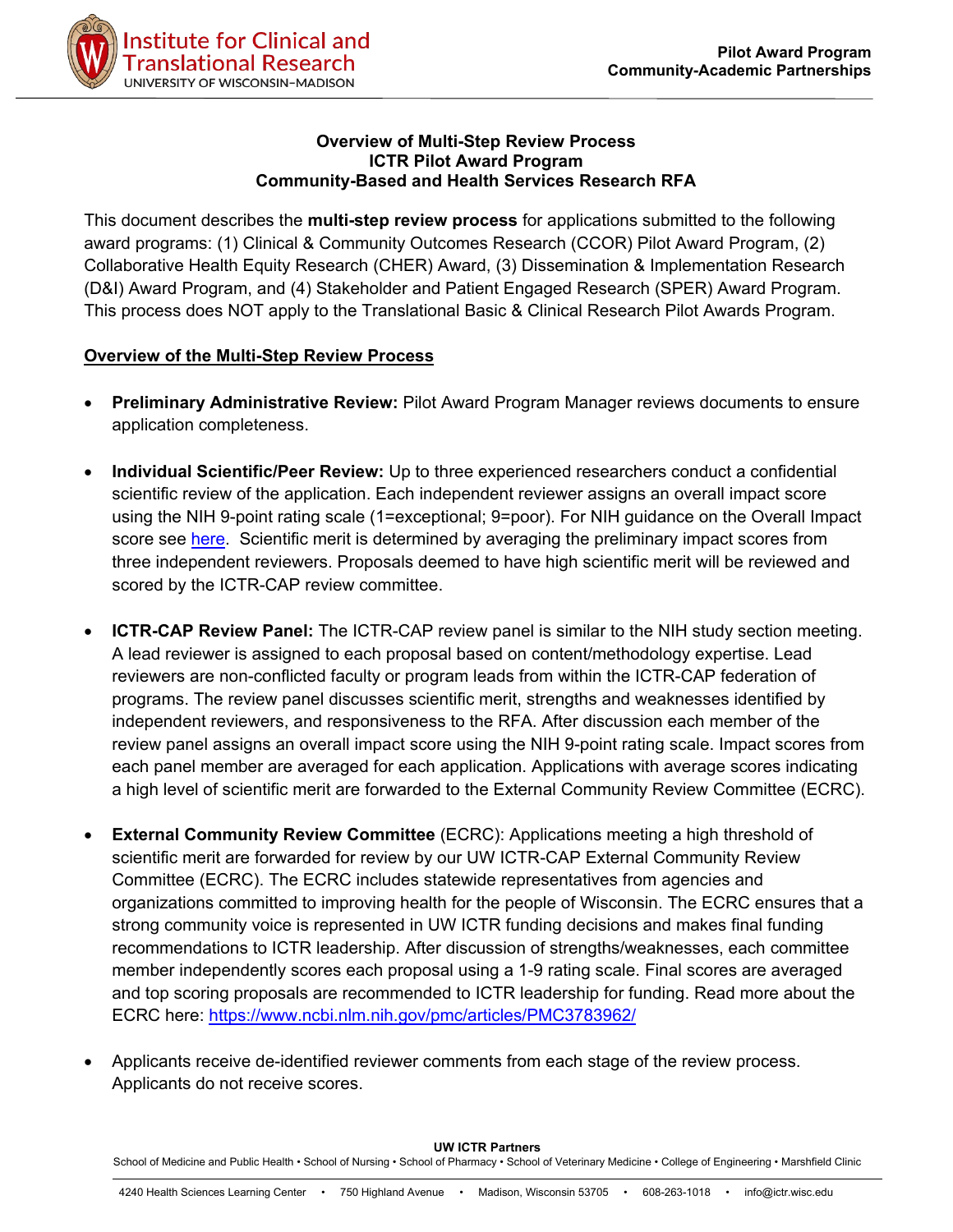

### **Scientific Merit Review Criteria**

Each proposal is evaluated by up to three experienced researchers using the NIH 9-point rating scale (1= exceptional; 9-poor) scoring system and using the review criteria outlined below. Each section should have its own consideration, but the overall impact score should reflect the reviewer's assessment of the likelihood for the project to exert a sustained and strong influence on the research field(s) involved. An application does not need to be strong in all criterion/sections to be judged likely to have major scientific impact. For NIH guidance on the Overall Impact score see [here.](https://grants.nih.gov/grants/peer/guidelines_general/scoring_guidance_research.pdf)

#### **Standard NIH Review Criteria**

- **Overall Impact.** Does this study address an important problem or critical barrier to progress in the field? If the aims of the application are achieved, will scientific knowledge, clinical practice, community health programs or health policy be affected / advanced? The overall impact score should reflect the reviewer's assessment of the likelihood for the project to exert a sustained and strong influence on the research field(s) involved. Note: An application does not need to be strong in all categories to be judged likely to have major scientific impact. For example, a project that by its nature is not innovative may be essential to advance a field.
- **Significance:** The PI has made a strong case that the project addresses an important problem or addresses a critical barrier to progress in the field.
- **Investigator:** Are the PI and research team well-suited to this project? If the PI is a junior investigator, does s/he have the appropriate experience, training and mentoring? If the PI is a more established PI, has s/he demonstrated an ongoing record of accomplishments that have advanced the field (i.e., publications, external peer-reviewed funding success)?
- **Innovation.** Is the project original and innovative? For example, does the project challenge existing paradigms or practice? Does it address an innovative hypothesis or critical barrier to progress in the field? Is a refinement, improvement, or new application of theoretical concepts, approaches or methodologies, instrumentation, or interventions proposed?
- **Approach:** Do the feasibility, conceptual framework, specific aims, study design, methodology, and data analysis and interpretation, exhibit high scientific quality? Has the PI addressed potential problems and alternative strategies if applicable?
- **Environment:** Will the scientific environment in which the work will be done contribute to the probability of success? Will the project benefit from unique features of the scientific environment, subject populations, or collaborative arrangements?
- **Appropriateness of budget request**. Is the proposed project feasible under the proposed budget? Is the budget adequately justified? To make sure the available funds benefit as many projects as possible, only essential elements of grant requests will be awarded.
- **Note:** In addition to the standard scientific review criteria listed above, each RFA has unique review criteria based on the goals and guidance specified within the RFA. Please see the guidance to reviewers for each of RFAs on the funding opportunities page.

## **Clinical Trials: Additional Review Criteria**

Proposals meeting the NIH definition of a clinical trial will undergo additional review criteria.

**UW ICTR Partners**